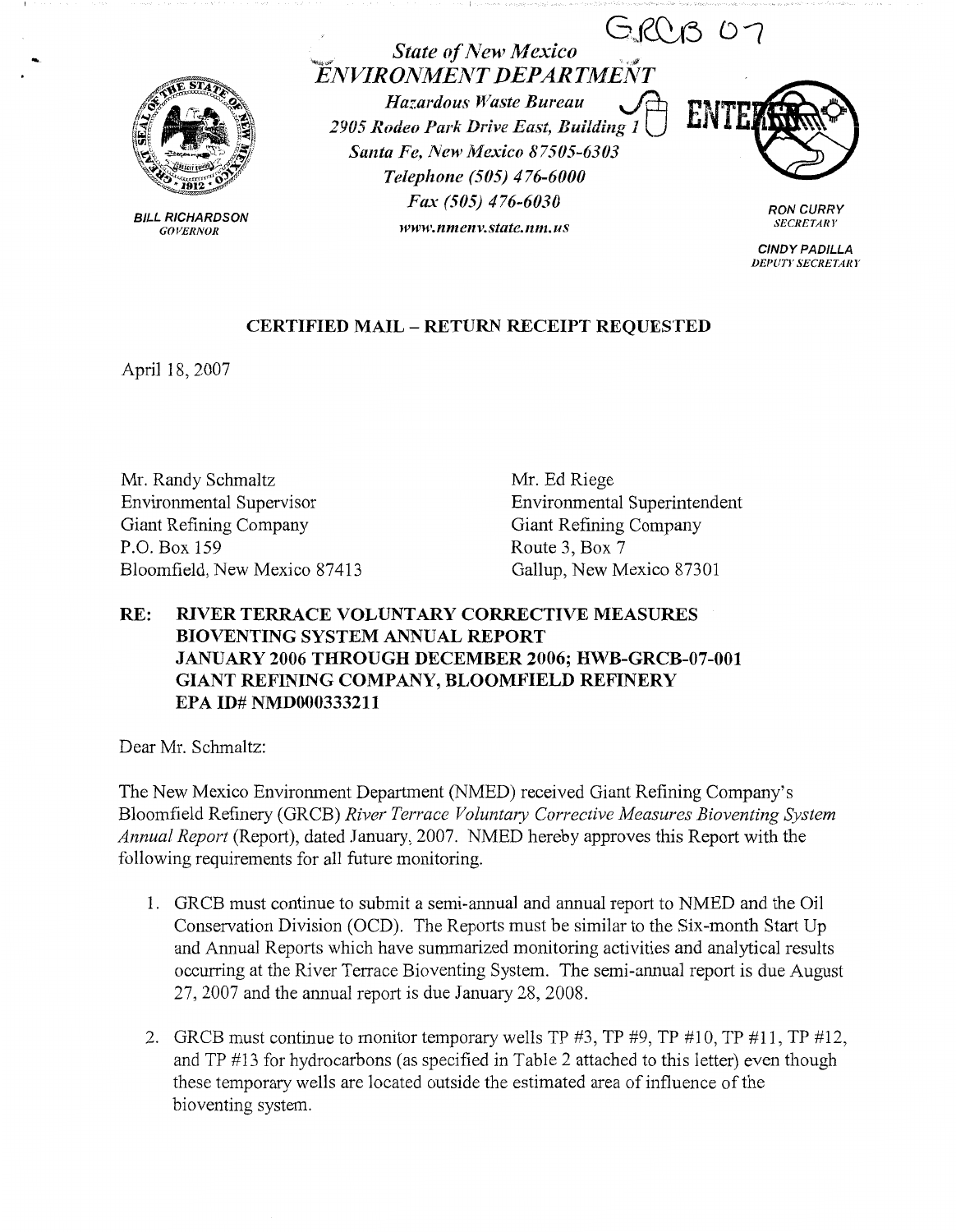Randy Schmaltz April 18, 2007 Page 2 of 2

- 3. GRCB must adhere to all monitoring requirements established in Table 1 and Table 2, attached to this letter.
- 4. GRCB must sample TP-7 during the next round of sampling at the River Terrace. Samples were not collected from TP-7 this past year with the assumption that this well was screened and completed in the existing slurry wall and does not yield an appreciable volume of water. The boring log for TP-7 does not provide any indication that it was completed in the slurry wall since the presence of bentonite slurry is not identified. The possible reason for TP-7 yielding low volumes of water may be that it's screened in silty fine sand. The boring log indicated a depth to water of 5.7 feet below ground surface and the total depth of the well is 10 feet ( enough water for sample collection). Similar conditions exist at dewatering well DW-1. This well was screened in silty sand and clayey silt and therefore may not yield a large volume of water; however, this well continues to be sampled by GRCB personnel.
- 5. GRCB must make comparisons to NMED's TPH Screening Guidelines in the semiannual and annual reports and all subsequent reports. The TPH Screening Guidelines can be found using the following link: http://www.nmenv.state.nm.us/hwb/guidance.html.

If you have any questions regarding this letter, please contact Hope Monzeglio at (505) 476- 6045.

Sincerely,

 $\mathcal{I}$ ohn E. Kieling

Program Manager Permits Management Program Hazardous Waste Bureau

JEK:hm

cc: D. Cobrain, NMED HWB H. Monzeglio, NMED HWB W. Price, OCD B. Wilkinson, EPA Region 6 C. Hurtado, GRCB File: GRCB 2007 and Reading HWB-GRCB-07-001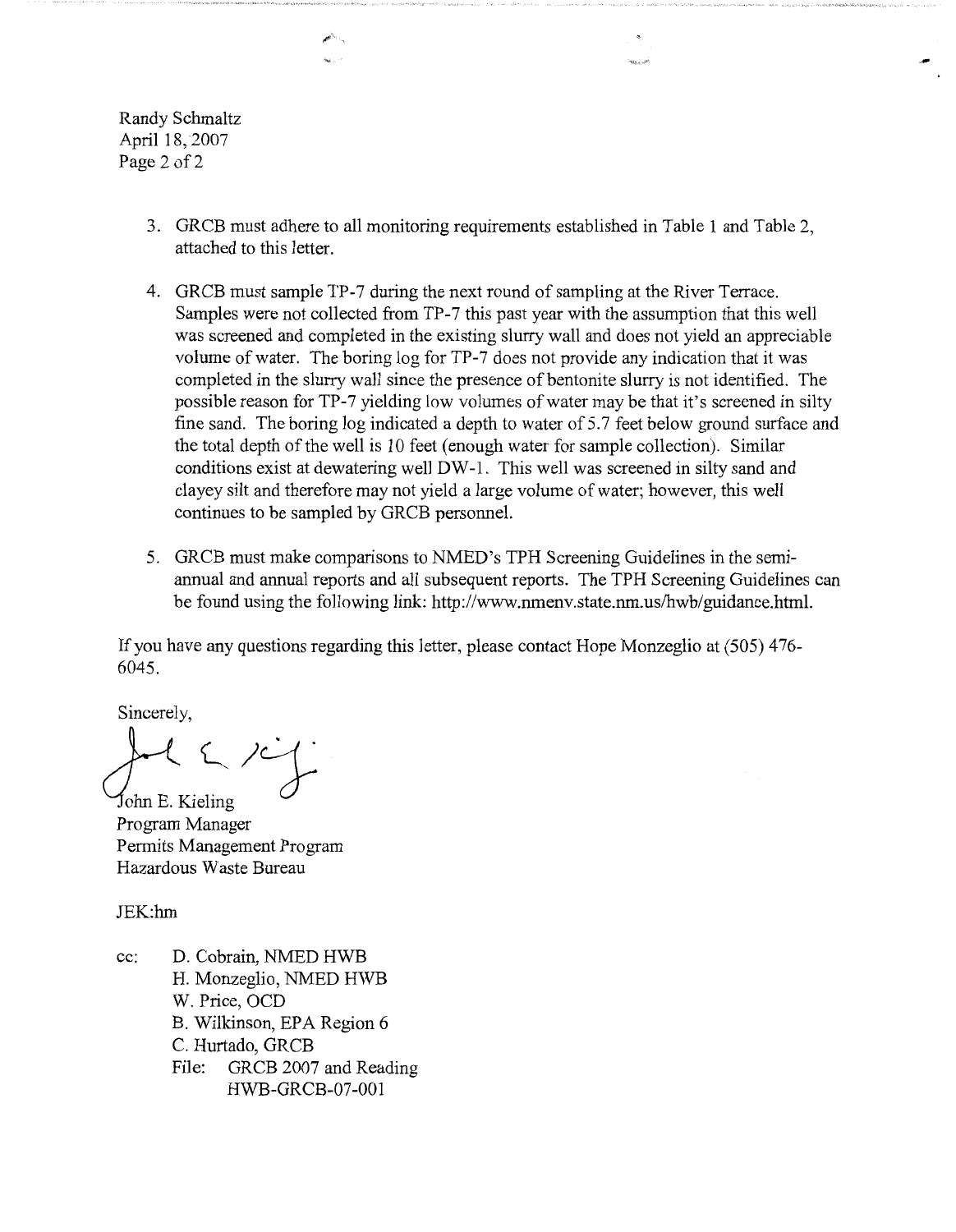#### **River Terrace Bioventing System Monitoring Table 1 - Groundwater Monitoring**

| Location         | Matrix    | DTW/DTP                  | Temp | рH | Cond | DO. | <b>ORP</b> | <b>Sampling</b>                | Sampling  |
|------------------|-----------|--------------------------|------|----|------|-----|------------|--------------------------------|-----------|
| $MW-49$          | <b>GW</b> | O                        | Q    | Q  | Q    | Q   | Q          | Q-B, GRO, DRO, Pb              | A-Cr, Ba  |
| $DW-1$           | GW        | Q                        | Q    | Q  | Q    | Q   | Q          | Q, B, GRO, DRO, Pb, Hg         | A- Cr, Ba |
| $TP-1$           | <b>GW</b> | Q                        | Q    | Q  | Q    | Q   | Q          | Q-B, GRO, DRO, Pb              | A- Cr, Ba |
| <b>TP-2</b>      | GW        | Q                        | Q    | Q  | Q    | Q   | Q          | Q-B, GRO, DRO, Pb              | A- Cr, Ba |
| $TP-3$           | <b>GW</b> | Q                        | Q    | Q  | Q    | Q   | Q          | Q-B, GRO, DRO, Pb              | A-Cr, Ba  |
| TP-5             | GW        | Q                        | Q    | Q  | Q    | Q   | Q          | Q-B, GRO, DRO, Pb              | A- Cr. Ba |
| $TP-6$           | <b>GW</b> | Q                        | Q    | Q  | Q    | Q   | Q          | Q-B, GRO, DRO, Pb              | A-Cr, Ba  |
| $TP-7$           | <b>GW</b> | Q                        | Q    | Q  | Q    | Q   | Q          | Q-B, GRO, DRO, Pb              | A- Cr, Ba |
| TP-8             | <b>GW</b> | Q                        | Q    | Q  | Q    | Q   | Q          | Q-B, GRO, DRO, Pb              | A- Cr, Ba |
| $TP-9$           | <b>GW</b> | Q                        | Q    | Q  | Q    | Q   | Q          | Q-B, GRO, DRO, Pb              | A- Cr, Ba |
| TP-10            | <b>GW</b> | Q                        | Q    | Q  | Q    | Q   | Q          | Q-B, GRO, DRO, Pb              | A- Cr, Ba |
| TP-11            | <b>GW</b> | Q                        | Q    | Q  | Q    | Q   | Q          | Q-B, GRO, DRO, Pb              | A- Cr, Ba |
| <b>TP-12</b>     | <b>GW</b> | Q                        | Q    | Q  | Q    | Q   | Q          | Q-B, GRO, DRO, Pb              | A-Cr, Ba  |
| TP-13            | GW        | Q                        | Q    | Q  | Q    | Q   | Q          | Q-B, GRO, DRO, Pb              | A- Cr. Ba |
| GAC Inf          | EW        | ne de la comunicación de |      |    |      |     |            | Q-B, GRO, DRO                  |           |
| <b>GAC 1 Eff</b> | EW        |                          |      |    |      |     |            | W <sup>*</sup> M - B, GRO, DRO |           |
| GAC 2 Eff        | EW        |                          |      |    |      |     |            | Q-B, GRO, DRO                  |           |

Field Parameters

**DTW** - depth to water measurement **DTP** - depth to product measurement **T** - temperature **Cond** - electrical conductivity **DO** - dissolved Oxygen

**ORP** - oxidation Reduction Potential

### **Sampling Frequency**

**Q** - quarterly

**A-** annual

**W\*M** - Weekly until breakthrough is detected; monthly thereafter

### Analytical Analysis

**B** - BTEX and MTBE by EPA Method 8021B **GRO** - gasoline range organics by EPA Method 8015B **DRO** - diesel range organics by EPA Method 8015B **Pb & Cr** - lead and chromium EPA Method 6010 **Ba** - barium

<u>Matrix</u> **GW** - groundwater **EW** -extracted groundwater